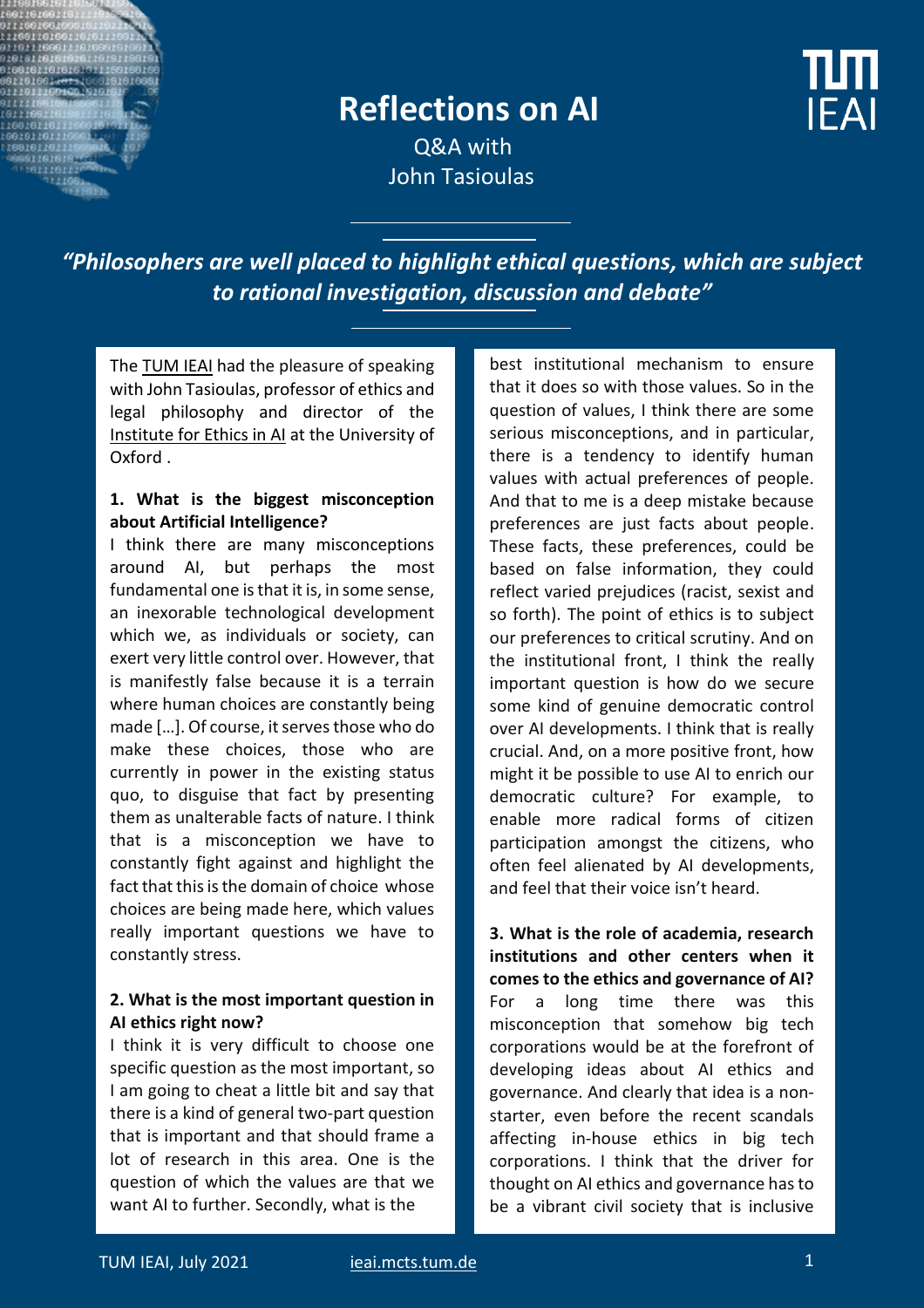

and engages informed debate. Universities have a very important role to play, partly because of their academic independence (although that is a precious thing that is constantly under threat and something we constantly have to fight to preserve) and partly because universities have the capability to facilitate the kind of multidisciplinary discussion that is absolutely necessary in this area. But above all, what I want to say is that academics have a special obligation to model civil and rational debate for a wide citizenry about contentious ethical questions and if we can't engage in such debate, then it seems to me - given that we are in such privileged circumstances - there is little hope for people outside the university sphere to engage in such debate.

### **4. What are the most important things that the COVID 19 pandemic has taught us about the connection between AI and human rights?**

There is a temptation for everyone to read their own political prejudices into the Covid pandemic and into the often inept response of governments to that pandemic. What I would say in a very general level, is that the pandemic illustrates or casts into sharp relief a certain question and that question is: 'In the service of which values and which interests is AI being developed?'. Is it being developed in the service of profit-making and often in a way that involves manipulating or exploiting people's preferences or beliefs, often in ways that perhaps violate their human right to privacy or violate their right to political participation? Or is it being developed in a way that, for example, serves basic human interests and rights? For example, the right to be in a safe working environment or the right to access to life-saving vaccines. I think we have a serious problem here. The

answers to those questions are not particularly encouraging at the moment.

## **5. How can philosophy help us when formulating governance or policy approaches to AI?**

Philosophy has an important role to play. Philosophers cannot resolve these questions, we don't have the political authority to do so and contrary to Plato ['s beliefs], we should not be given the political authority to do so. But I think that philosophy is well placed to highlight two things at least. The first thing philosophers are well placed to highlight is that these ethical questions are subject to rational investigation, discussion and debate. It is not simply a domain for PR manipulation or simply a domain for power plays, but we can have a rational debate about value questions. That is perhaps the most fundamental thing. Another thing, I think philosophers are well placed to do, is to highlight the fact that these ethical issues do not reduce to one fundamental question. For example a question of trustworthiness or a question of human rights, however there are many different ethical considerations that often conflict, so I think that philosophy can do a great service of highlighting that fact and getting us away from some straight-jacket conception that there is one master concept that solves all these problems.

#### **6. We often say that AI is changing or transforming the world. To what extent is AI changing us as humans?**

That is a very difficult question. No doubt that [AI] is changing us and will change us. It is very hard to predict how. So instead of predicting, I'll just simply express the fear that I have - my deepest fear about AI is that it will be corrosive of human dignity. Our dignity as human beings, what makes us distinctively valuable, is our capacity